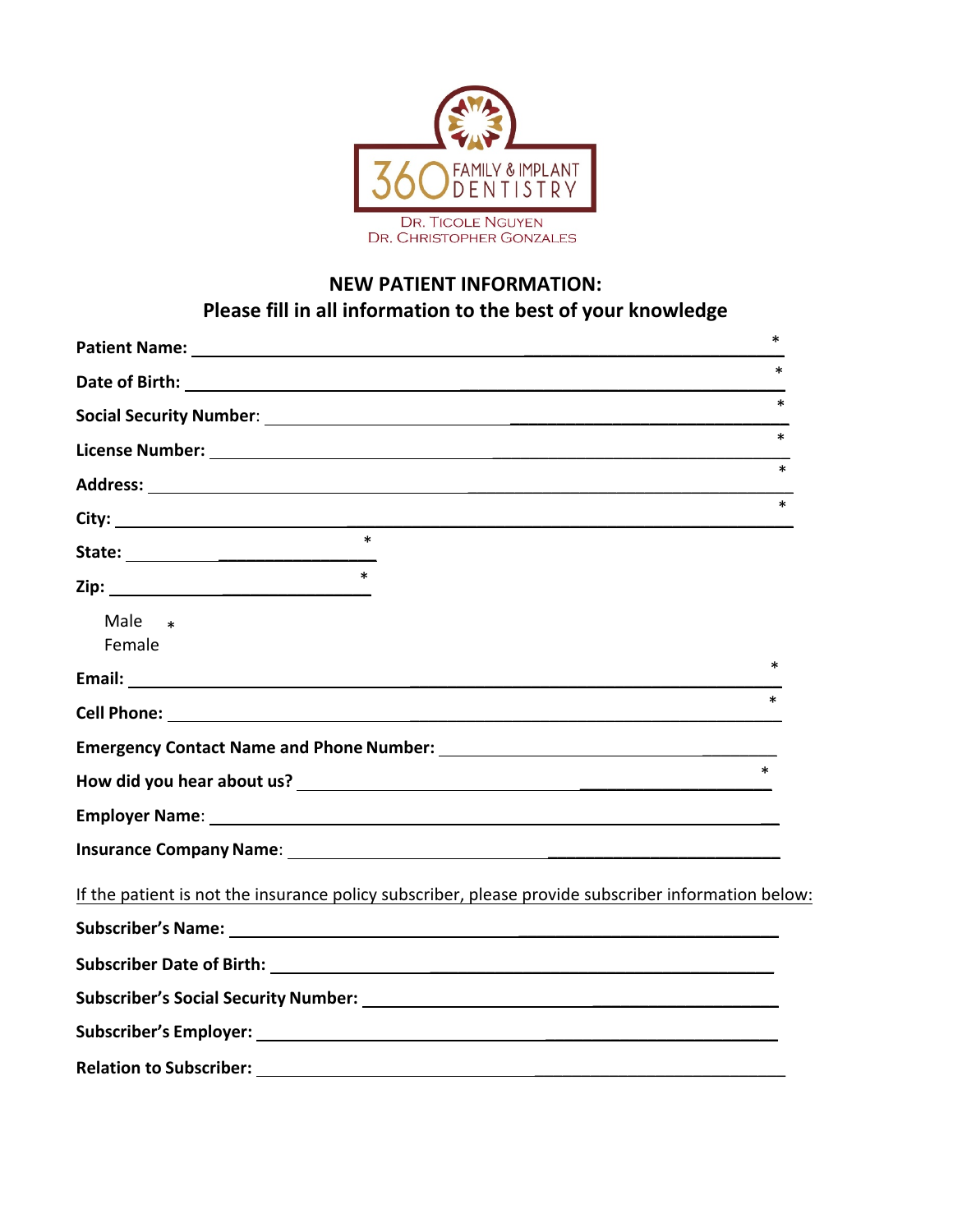# Medical History: \*

Are you under physician's care now? \_\_\_\_\_\_\_\_\_\_\_\_\_\_\_\_\_\_\_\_\_\_\_\_\_\_\_\_\_\_\_\_\_\_\_\_

Are you taking any medications?

Are you or have you taken any bisphosphonates?

WOMEN: Are you pregnant/nursing? \_\_\_\_\_\_\_\_\_\_\_\_\_\_\_\_\_\_\_

Are you allergic to any of the following?

(Aspirin // Penicillin // Codeine // Acrylic // Latex // OTHER : \_\_\_\_\_\_\_\_\_\_\_\_\_\_\_\_)

Do you have any of the following?

| AIDS/HIV                      | <b>HERPES (COLD SORES)</b> |
|-------------------------------|----------------------------|
| ALZHEIMER'S                   | <b>HIGH BLOOD PRESSURE</b> |
| <b>ARTHRITIS</b>              | <b>HIGH CHOLESTEROL</b>    |
| <b>ARTIFICIAL HEART VALVE</b> | <b>HYPOGLYCEMIA</b>        |
| <b>ARTIFICIAL JOINT</b>       | <b>KIDNEY PROBLEMS</b>     |
| <b>ASTHMA</b>                 | <b>LEUKEMIA</b>            |
| <b>BLOOD THINNER</b>          | <b>LIVER DISEASE</b>       |
| CANCER/CHEMOTHERAPY           | <b>LOW BLOOD PRESSURE</b>  |
| <b>DIABETES</b>               | <b>LUNG DISEASE</b>        |
| <b>EMPHYSEMA</b>              | <b>OSTEOPOROSIS</b>        |
| <b>HEART DISEASE</b>          | <b>PAIN IN JAW JOINTS</b>  |
| <b>HEPATITIS A, B OR C</b>    | <b>SINUS TROUBLE</b>       |

Do you have any other serious illnesses not listed above?

To the best of my knowledge, the questions on this form have been accurately answered. I understand that providing incorrect information can be dangerous to my (or patient's) health. It is my responsibility to inform the dental office of any changes in medical status.

\_\_\_\_\_\_\_\_\_\_\_\_\_\_\_\_\_\_\_\_\_\_\_\_\_\_\_\_\_\_\_\_\_\_\_\_\_\_\_\_\_\_\_\_\_\_\_\_\_\_\_\_\_\_\_\_\_\_\_\_\_\_\_\_\_\_\_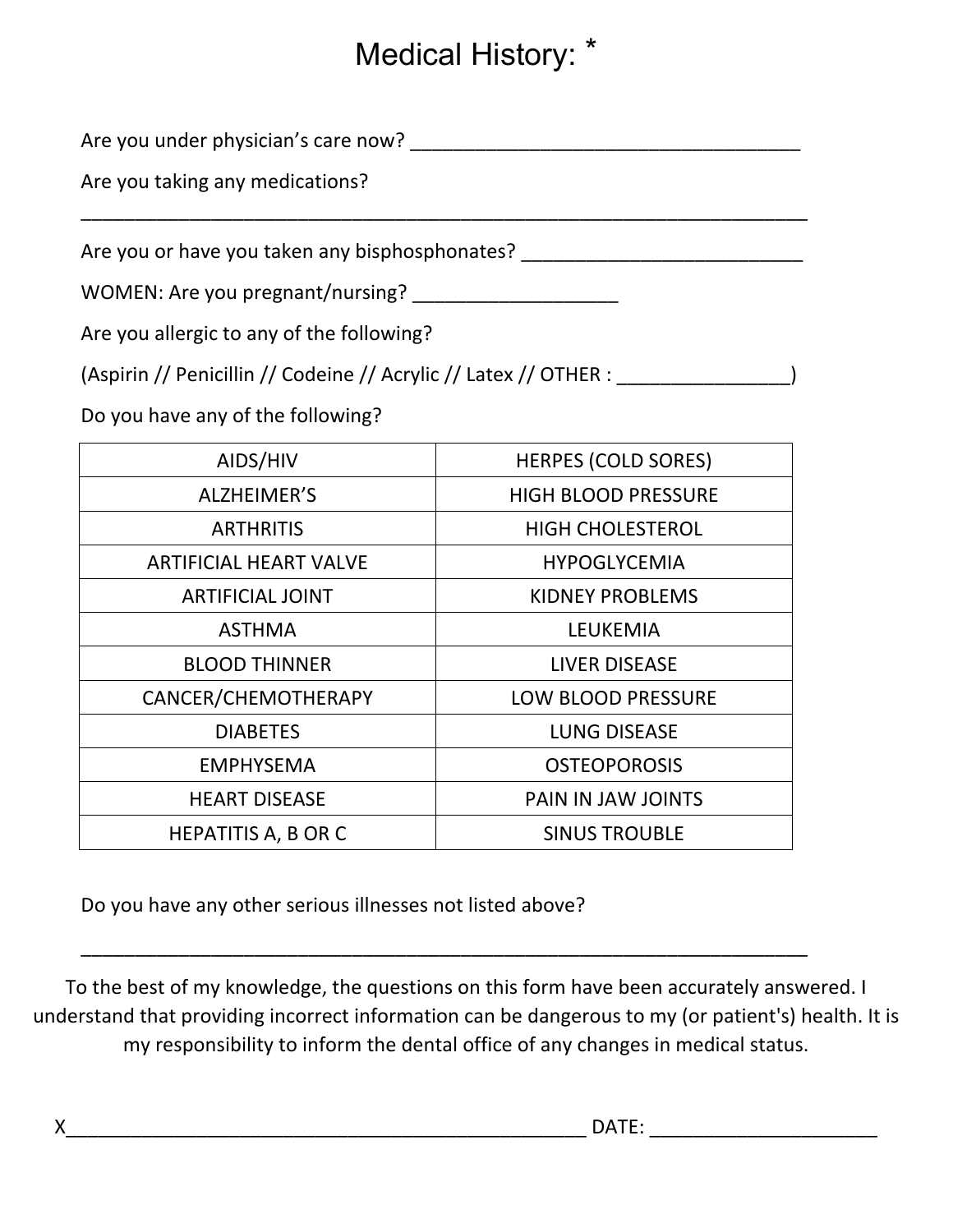

## **PAYMENT POLICY:**

Please remember that we are here to serve you in a comfortable and professional atmosphere. Our goal is to provide you with the very best quality of dental care.

## INSURANCE AND PAYMENT POLICIES

- **ALL PAYMENTS ARE DUE AT THE TIME SERVICES ARE RENDERED.** For treatment involving fees above \$500.00, special financial arrangements may be discussed with our financial coordinator or office administrator. Please note that broken payment plan arrangements will disqualify you from future payment arrangements.
- For patients with Dental Insurance:
	- 1. Your insurance is a contract between you, your employer, and the insurance company. We are nota party to that contract.
	- 2. We will file your claim for you at no charge; however, we ask that your deductibles and your estimated portions (20%-60%) be paid as services are rendered. Although we gladly file dental insurance claims as a courtesy to you, **any and all account balances are ultimately your responsibility**.
	- 3. Not all services are a covered benefit in all contracts. Some insurance companies arbitrarily select certain services they will not cover.
	- 4. All insurance benefits are assigned to the Doctor, unless services are paid in full the day oftreatment.
	- **5. After 90 days, if insurance claims are not resolved, the balance becomes patient'sresponsibility**
- Please note: for your convenience, we do accept VISA, MasterCard, Discover, American Express, Apple Pay, Lending Club and Care Credit as well as personal checks and cash.
- We will be fair in working out special finances with you, but please also be fair to us with your commitments. A 1.5% finance charge will be assessed monthly on 30 day overdue balances, 3% on 60 day overdue balances, and 6% on 90 day overdue balances.

### CONSENT

I have read and understand all the above information. The undersigned hereby authorizes the Doctor to perform those diagnostic and treatment procedures, including local anesthesia and sedation, deemed necessary. If I ever have any change in my health or change in my medication, I will inform the Doctor at the next appointment. For insured patients, my signature below authorizes assignment of insurance benefitsto the Doctor and authorizesthe release of dental records to my insurance company.

| Signature: |  |
|------------|--|
|            |  |

Signature: \_\_\_\_\_\_\_\_\_\_\_\_\_\_\_\_\_\_\_\_ Date: \_\_\_\_\_\_\_\_\_\_\_\_\_\_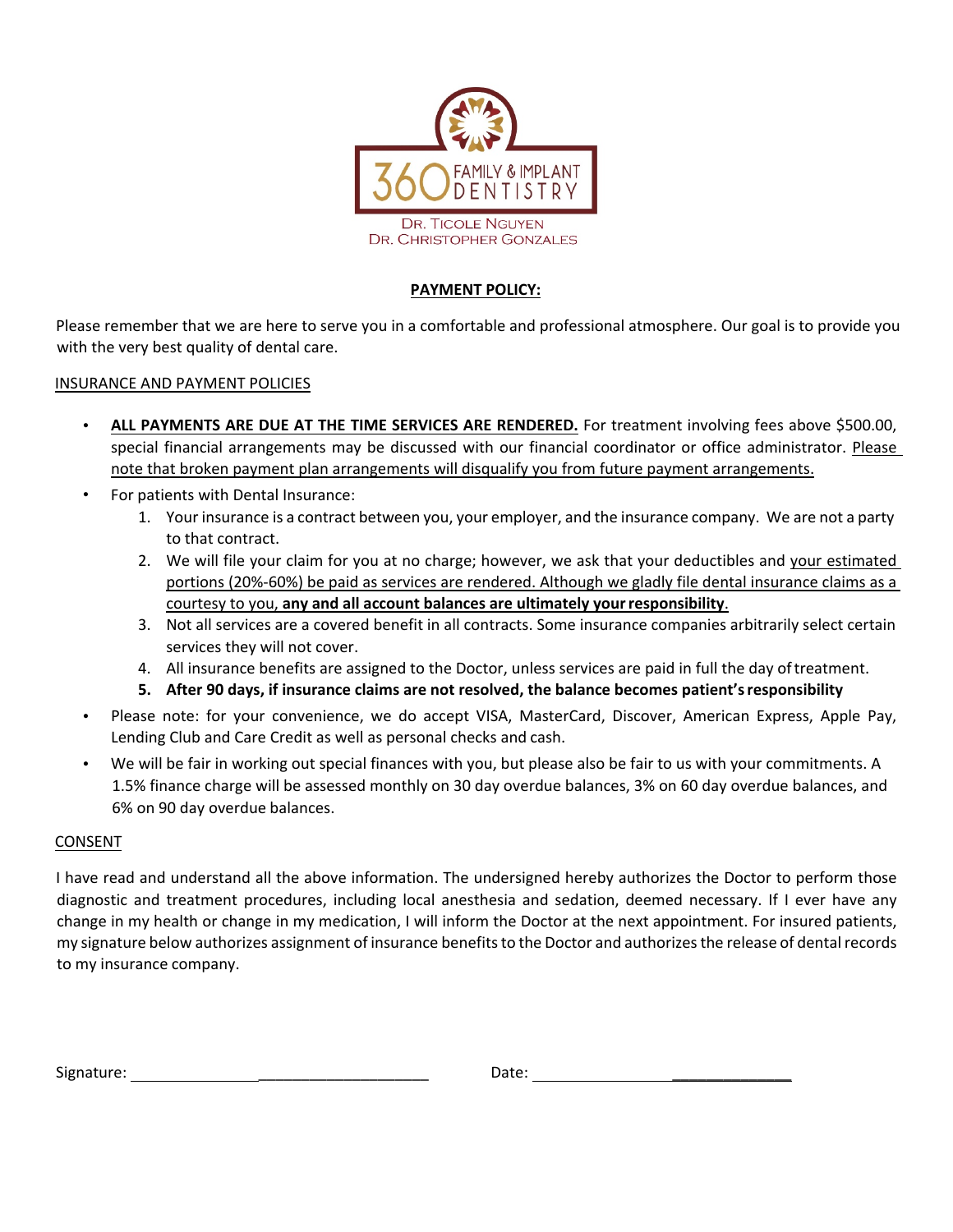

# **GENERAL CANCELLATION AND NO SHOW POLICY:**

We understand your time is valuable, therefore when scheduling we reserve this time specifically for you to minimize your time in the office, with little to no wait time. We understand that situations may arise that will keep you from making it to your appointment. We are asking that you please help us maintain an efficient schedule. If you are not able to make it to your appointment, we require **24 hours' notice,** or a **\$50** cancellation fee will be charged to your account. Cancellations must be made by phone or by email to our front office.

Due to the high demand of Saturday and lengthy appointments, we ask you give us **72 hours' notice**. Any treatment appointment made that exceeds \$500 will require 20% down to hold the appointment time. This amount will be deducted from the costof the treatment when you come for your appointment. A **72 hours' notice is required** if you need to cancel or reschedule your appointment in order to avoid a fee being assessed. If you do not cancel in that time frame, your account will be charged **\$100.00**. *Multiple no shows or cancellations without notice can result in a loss of Saturday scheduling privileges or being dismissed as a continuing patient with us.*

\*\*\* You may call after hours and leave a voicemail. Dr. Nguyen answers and checks the voicemail regularly \*\*\*

Signature: \_\_\_\_\_\_\_\_\_\_\_\_\_\_\_\_\_\_\_\_\_\_\_\_\_\_\_\_\_\_\_\_\_\_\_\_ Date: \_\_\_\_\_\_\_\_\_\_\_\_\_\_\_\_\_\_\_\_\_\_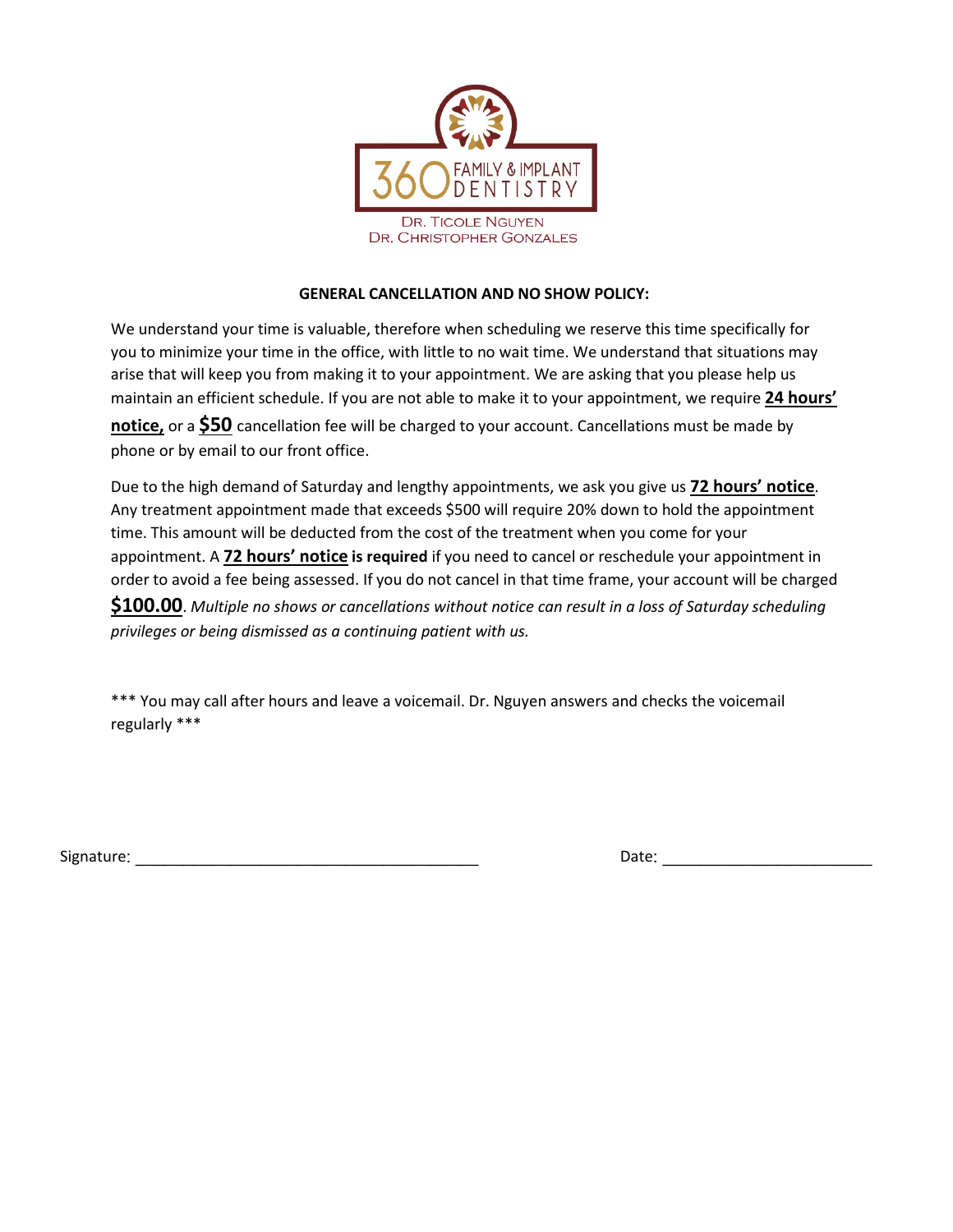#### **PRIVACY POLICY:**

#### *This notice describes how medical/ Dental information about you may be used and disclosed and how you can get access to this information. Please read it carefully.*

We understand that the privacy of your personal information is important to you. As your Dental office, we believe your right to privacy is a fundamental part of your treatment; as such, we want you to understand our privacy practices and procedures. Should you have any questions regarding these policies please do not hesitate to call the office at 469-616-0488.

#### *Information We Collect About You*

We collect personal information about you and your family as part of our new patient process, during your care, and from other health care entities you utilize such as, other Dentists and specialists, imaging facilities, laboratories and your insurance company. This personal information includes items such as your name, address, phone number, birth date, social security number, employer, health history, insurance policy and coverage information and any information you provide. During the course of your treatment we will collect Dental information regarding diagnosis, treatment plans, progress and any test results or films.

#### *How Your Information Is Used*

The personal and health information gathered may be used and disclosed with your general consent for purposes of treatment, payment, or routine healthcare operations. This means we may send your information to other Dentists or facilities involved in your treatment as well as to your insurance company or a collection agency to obtain payment. Any other uses of your information require a signed authorization by you, the patient or guardian and can be revoked in at any time with a written request. *360 Family and Implant Dentistry* does not sell patient information to marketing or pharmaceutical companies. In certain cases of public health interest, we may be required to disclose certain information to local, state or national health organizations or government agencies.

We may contact you to provide appointment reminders or information about treatment.

#### *Safeguarding Your Personal and Health Information*

We are required by law to (1) make sure that medical information that identifies you is kept private (2) provide you with our privacy policy (3) follow the terms laid out in the privacy policy. As a means of protecting your privacy, we restrict access to your personal and health information to only those employees who require the information to complete their jobs and provide quality service to you.

*360 Family and Implant Dentistry* maintains physical, electronic and procedural safeguards to comply with state and federal regulations that guard your personal and health information. If you feel your privacy has been violated, you have the right to file a complaint with the Department of Health and Human Services. The complaint in no way influences your course of treatment with *360 Family and Implant Dentistry*.

#### *Changes to Our Privacy Policy*

All new patients will review a copy of our privacy policy *360 Family and Implant Dentistry* occasionally reviews its privacy policy and reserves the right to amend it. Notification of changes will be available at the front desk prior to the effective date of any changes.

#### *List any Family Members you wish us to disclose your treatment info to:*

| . .      |  |
|----------|--|
| . .      |  |
| <u>.</u> |  |

#### *Your Right to Restrict Use of Information*

You have the right to request restrictions to our uses or disclosures of your personal or health information, although we are not required to agree to those restrictions. Once your request has been processed it will remain in effect until you request a change.

#### Patient Acknowledgement

I, , have reviewed **360 Family and Implant Dentistry's** Privacy Policy.

Signed: Date: Patient's Name (please print):